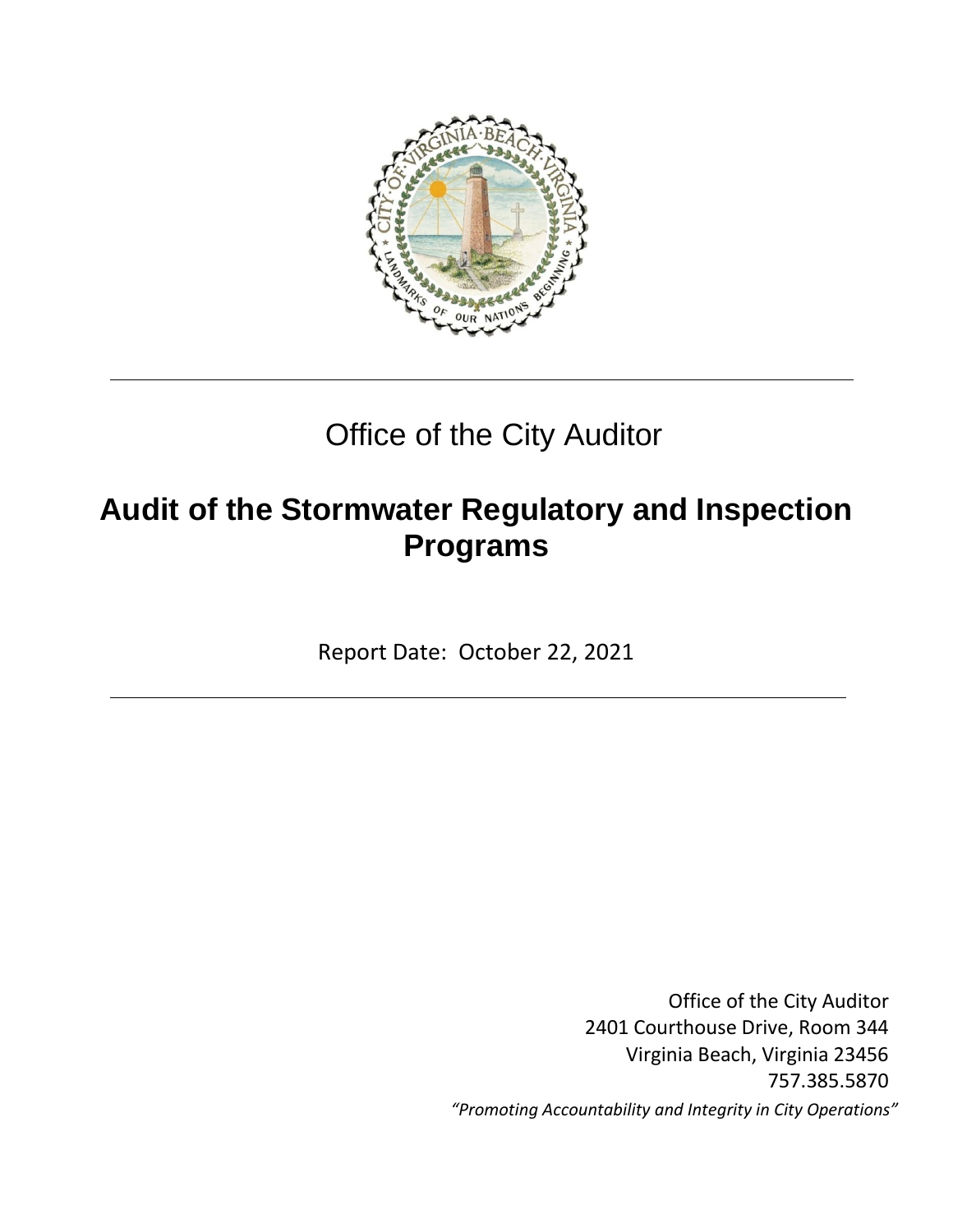

**Office of the City Auditor Audit of the Stormwater Regulatory and Inspection Programs**

# **Office of the City Auditor**

 *"Promoting Accountability and Integrity in City Operations"*

Lyndon Remias, CPA, CIA City Auditor Gretchen Hudome, CIA, CRMA Deputy City Auditor Kenneth Rinehart, CGAP Auditor

**www.vbgov.com/cityauditor**

Office of the City Auditor 2401 Courthouse Drive, Room 344 Virginia Beach, VA 23456 Telephone: 757.385.5870 Fax: 757.385.5875

Fraud, Waste, and Abuse Hotline 757.468.3330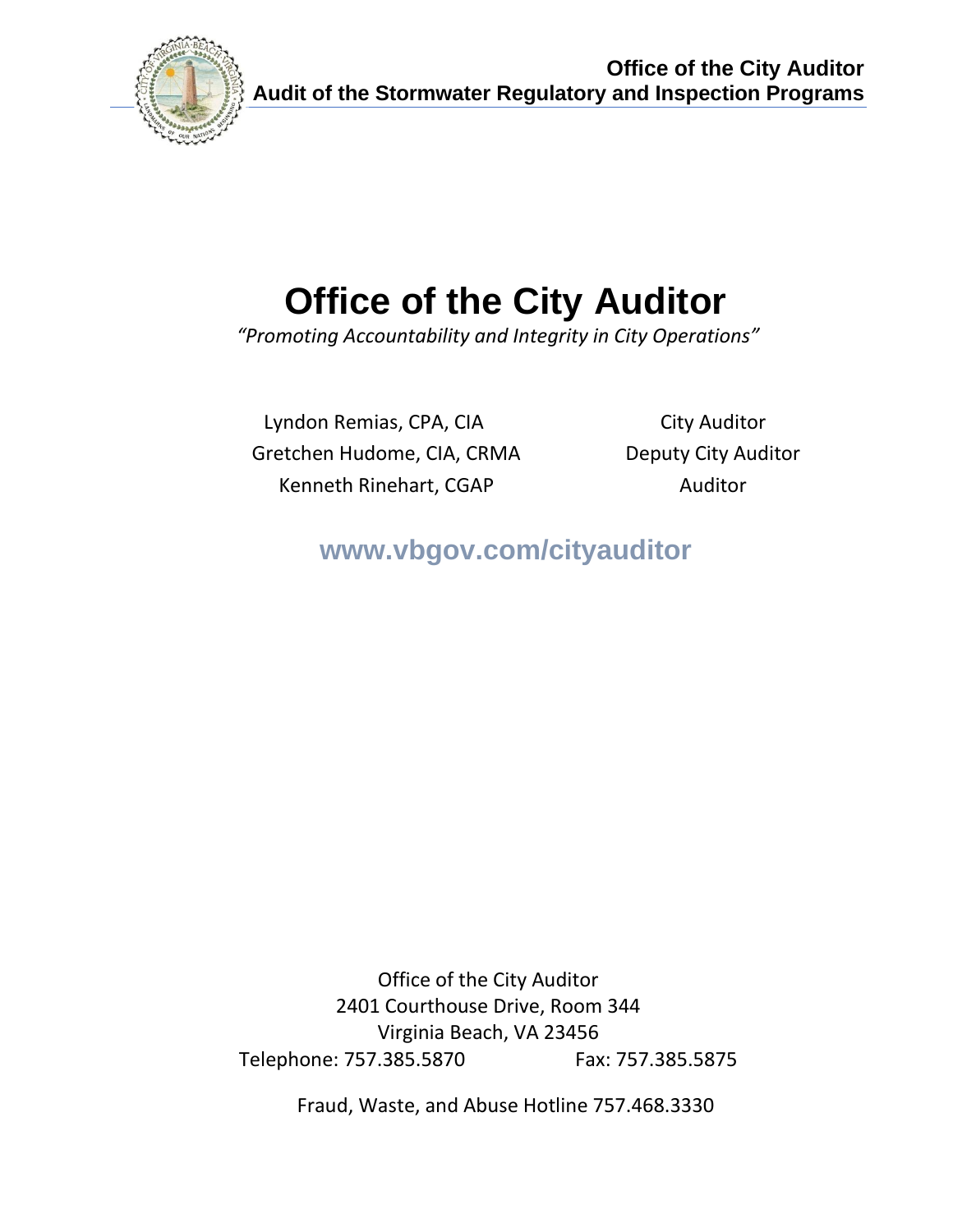

Date: October 22, 2021

To: Patrick A. Duhaney, City Manager

Subject: Audit of the Stormwater Regulatory and Inspection Programs



I am pleased to present the report of our Audit of the Stormwater Regulatory and Inspection Programs. The purpose of this audit was to assess compliance with the City's MS4 Permit as it pertains to Stormwater Management Facility (SWMF) inspections. Findings considered to be of insignificant risk have been discussed with management. We completed our fieldwork on September 27, 2021.

The Office of the City Auditor reports to City Council through the Audit Committee and is organizationally independent of all other City Departments. This report is intended solely for the information and use of the Audit Committee, City Council, and appropriate City management. It is not intended to be, and should not be, used by anyone other than these specified parties. However, this report is a matter of public record and its distribution is not limited.

We would like to thank the management and staff of the Department of Public Works, for their cooperation and responsiveness to our requests and questions during our audit.

If you have any questions about this report, or any audit-related issue, I can be reached at 385- 5872 or via email at [lremias@vbgov.com.](mailto:lremias@vbgov.com)

Respectfully submitted,

Lyndon S. Remias

Lyndon S. Remias, CPA, CIA City Auditor

lsr/rc

c: Mayor and City Council Audit Committee Ron Williams, Deputy City Manager L J Hansen, Director, Public Works Cheryl Cole, Engineer V, Public Works Melanie Coffey, Engineer V, Public Works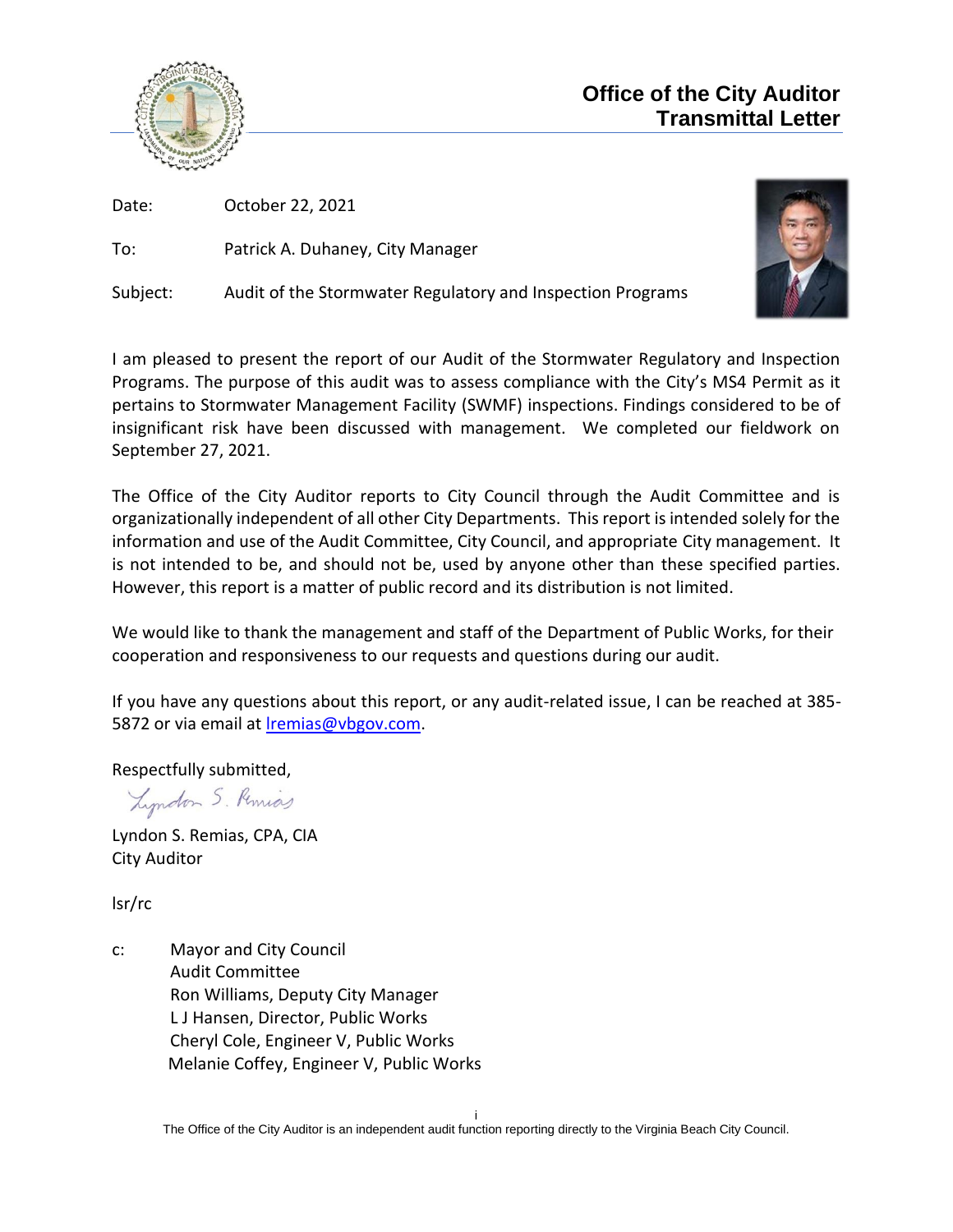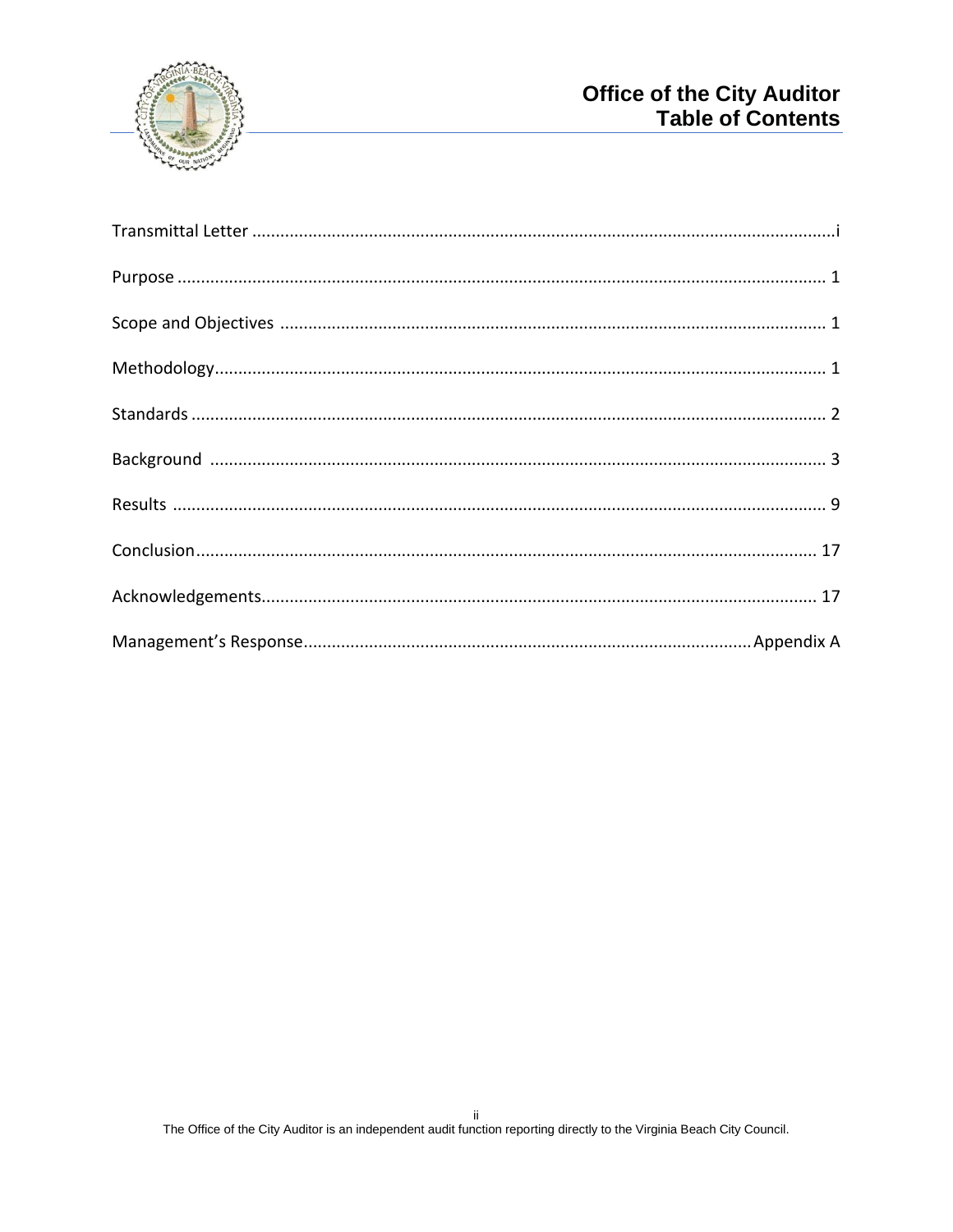

## **Purpose**

The purpose of this audit was to assess compliance with the City's MS4 Permit as it pertains to stormwater management facility inspections. This audit was included in our FY 2021 Audit Plan.

## **Scope and Objectives**

The scope of the audit was the five-year permit period of July 1, 2016 through June 30, 2021.

The objectives of the audit were:

- 1. To determine whether the Stormwater Management Program is operating as intended and in accordance with the MS4 Permit program with regard to inspections of stormwater management facilities.
- 2. To determine whether management is performing monitoring controls to ensure inspections are being performed timely, accurately and in accordance with the MS4 Permit Program.
- 3. To determine whether privately-owned stormwater management facilities that failed inspection are repaired timely, and those that are not are sent to the Stormwater Management Regulatory for possible legal action.
- 4. To determine whether the responsible City departments of publicly owned and privatelyowned/publicly maintained stormwater management facilities are notified of the results of failed inspections and maintenance and repairs are completed in a timely manner.
- 5. To evaluate the completeness, accuracy and reliability of the data captured in the Infor (Hansen) and new Cartegraph programs.

## **Methodology**

To accomplish our objectives, we performed the following:

- Interviewed management and staff of Stormwater Management Regulatory, Inspections and Environmental Spill Response and Technical Services and Asset Management.
- Attended ride along sessions with inspectors to observe how they perform and document SWMF inspections.
- Performed walkthrough of inspection supervisor responsibilities.
- Performed analysis and tests of data designed to determine the completeness, reliability, and reasonableness of the SWMF inspection results.
- Selected samples and performed additional data analysis and testing to ensure compliance with City procedures and the MS4 Permit policy.
- Made recommendations, as appropriate, to ensure compliance, improve processes, increase efficiency, and reduce the risk to the City.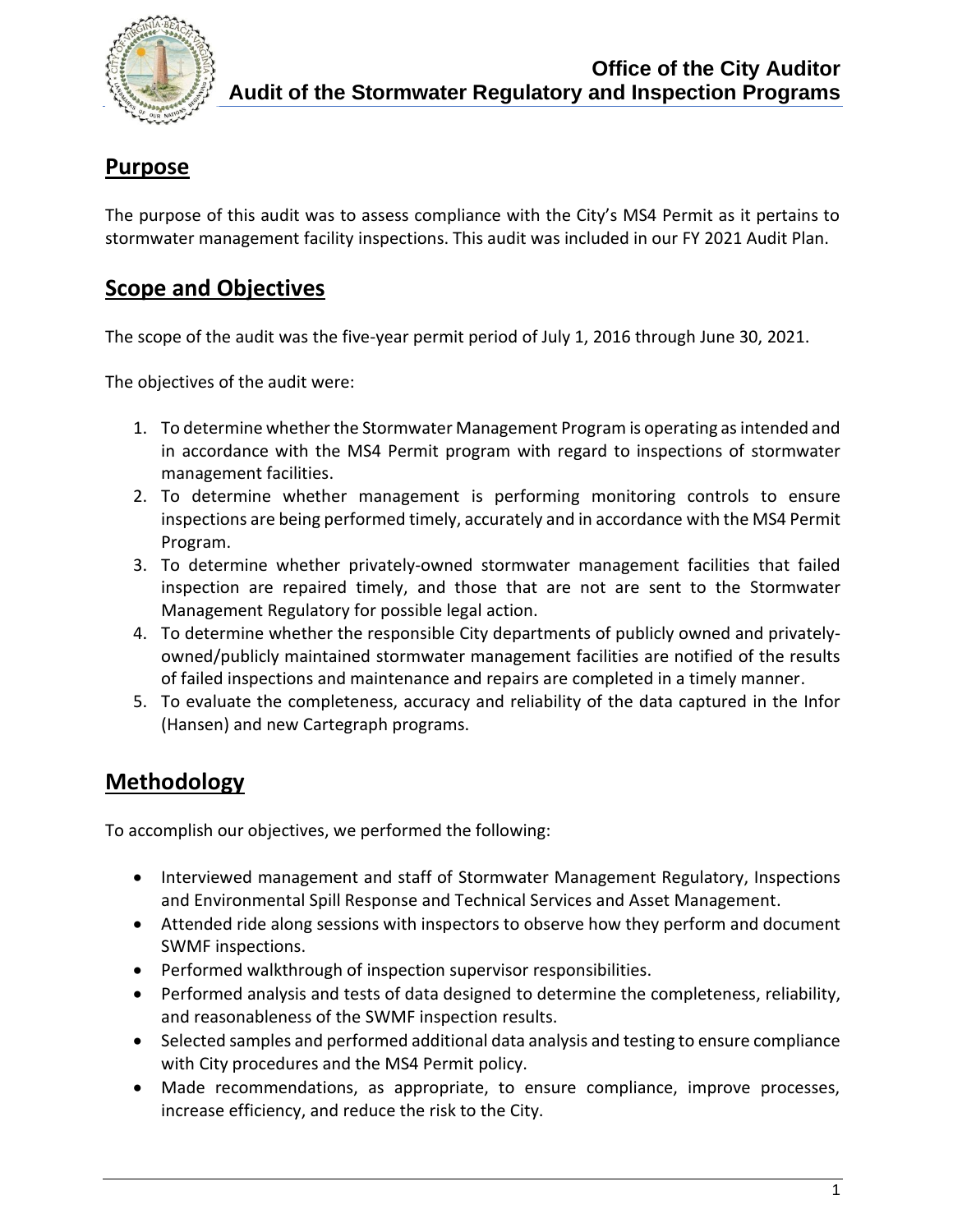

# **Standards**

We conducted this performance audit in accordance with generally accepted government auditing standards. Those standards require we plan and perform the audit to obtain sufficient, appropriate evidence to provide a reasonable basis for our findings and conclusions based on our audit objectives. We believe that the evidence obtained during this audit provides a reasonable basis for our findings and conclusions based on our audit objectives.

The Office of the City Auditor reports to City Council through the Audit Committee and is organizationally independent of all City Departments. This report will be distributed to the City's Audit Committee, City Council, and appropriate management within the City of Virginia Beach. This report will also be made available to the public through the Office of the City Auditor's webpage.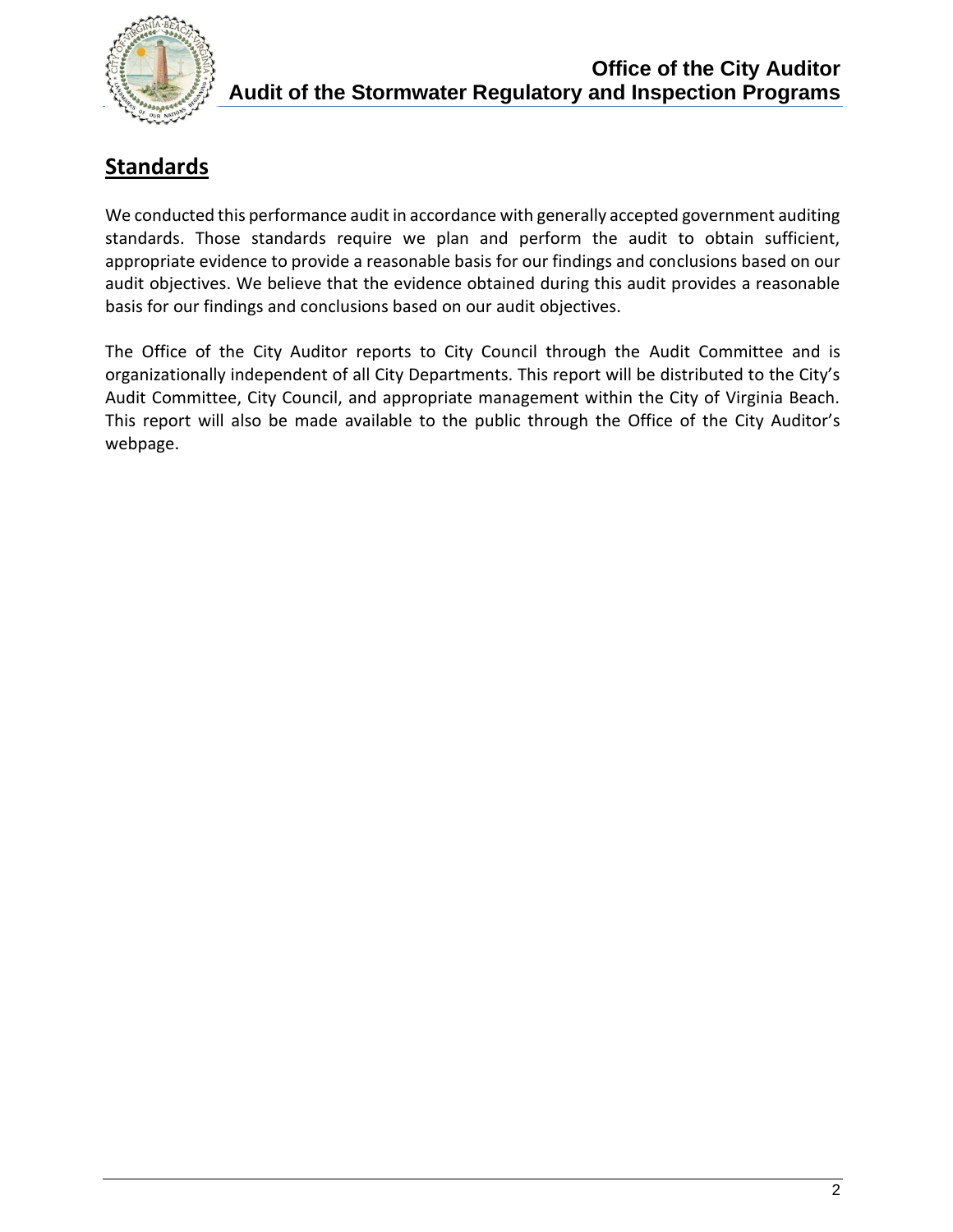

## **Background**

Stormwater is rain, snow or even ice melt that doesn't soak into the ground. Instead, it flows from our roofs, over pavement, across bare soil and down the street. As stormwater flows, it picks up everything in its path - oil, litter, pesticides, leaves, animal waste, and more. All this stuff then flows, untreated, directly into the closest waterway. Larger items such as trash, leaves, and grass clippings – can clog the storm drains and contribute to localized flooding.

As more areas are developed with more impervious surfaces (e.g., roofs, roads, and sidewalks), less water is able to soak into the ground. The impervious surfaces increase the volume of stormwater. In developed environments, unmanaged stormwater can create two major issues: flooding and water pollution.

Stormwater management includes controlling flooding, reducing erosion, and improving water quality. This can be accomplished by implementing what are known as Best Management Practices (BMPs). BMPs are structural, vegetative, or managerial practices used to treat, prevent, or reduce water pollution. BMPs can be structural or non-structural.

Structural BMPs (i.e., stormwater management facilities or SMWFs) are designed to manage the quantity (peak flow rate) and quality of stormwater. They are built into the landscape to manage stormwater runoff from urban areas. Common stormwater BMPs include dry detention ponds (these are normally dry and fill up with



runoff during rain events and then are dry again), wet ponds (these are normally wet, and the water level rises during rain events and then goes back down to the normal pond depth).

Non-Structural BMPs include the development and implementation of policies and procedures that serve to reduce the impacts of stormwater runoff. This can include ordinances that require tree and/or stream buffer preservation, as well as public education and outreach programs designed to teach citizens the importance of keeping household chemicals, solvents, paint, etc., under cover and away from stormwater.

The City's Stormwater Management Utility was established by City Council ordinance in 1993 to provide for the general welfare, health, and safety of the City and its residents. The City's stormwater management goals include:

• Promoting effective storm water drainage from developed areas to minimize flooding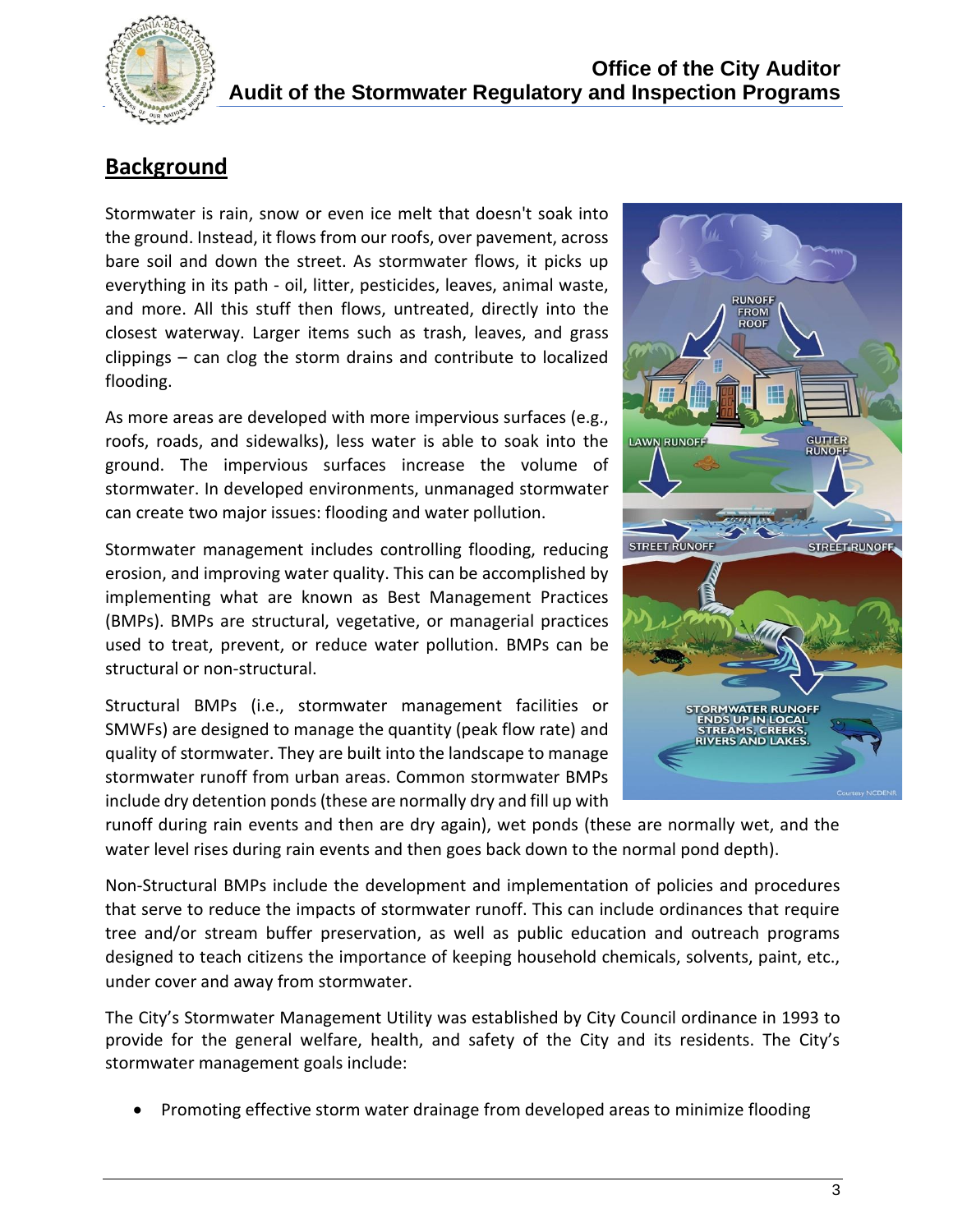

- Maintaining and protecting the City's long-term investment in its network of storm drains and related infrastructure
- Improving the quality of the storm water discharged into the City's waterways
- Informing and educating residents on storm water issues

Virginia Beach has a unique topography, which requires development and maintenance of a system of manmade and natural components of a stormwater management infrastructure to both limit and manage the volume of stormwater to control flood events and to prevent degradation of the City's waterways through stormwater quality management. The elements of the stormwater management infrastructure provide benefit and service to properties through direct protection, control of flooding of critical components of the infrastructure, and protection of the City's natural environment.

The storm system collects mostly rainwater and is separate from the sanitary sewer system. Unlike the sanitary sewer, water in the municipal separate storm sewer system is not treated before it is discharged into a waterway.

The primary regulation that the City must adhere to is the Municipal Separate Storm Sewer System (MS4) stormwater permit, which is required for the City to be able to operate its stormwater system and to discharge stormwater to waters of the United States. The permit requires that the City establish an MS4 Program Plan with specific requirements to ensure compliance and issue an annual report.

The Virginia Department of Environmental Quality (DEQ) oversees MS4 permitting and requires the City to take steps to reduce the discharge of pollutants into natural waterways through the MS4. The City is regulated under a five-year stormwater permit (MS4 Permit) issued by (DEQ). This allows the City to discharge stormwater from its MS4 system directly into local waterways. The permit must be renewed every five years and is subject to audit by the EPA.

Under this permit, the City must implement a series of programs intended to reduce pollutants entering the MS4 and thereby protecting (and improving) the water quality in the City's waterways. These programs include:

- Constructing stormwater management projects that improve water quality.
- Implementing an erosion and sediment control program for construction sites.
- Implementing a stormwater management program to control runoff from development areas.
- Maintaining and operating City-owned facilities, roads, and parking lots to minimize polluted runoff.
- Controlling the storage and application of pesticides, herbicides, and fertilizer at City facilities and on City property to minimize polluted runoff.
- Locating and eliminating illicit discharges and improper disposal into the storm sewer system.
- Inspecting sanitary sewers to prevent leaks into the storm sewer system.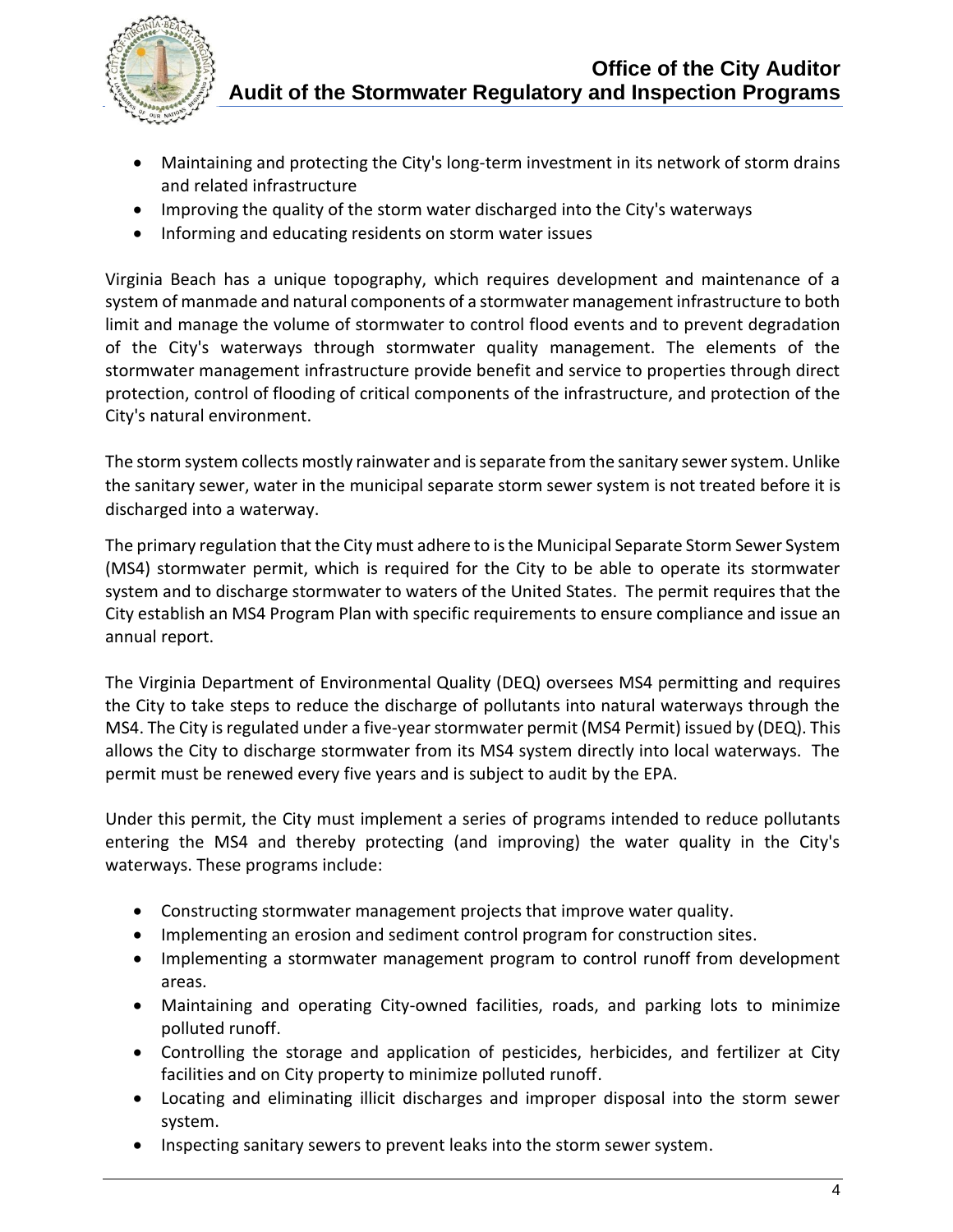

- Developing and implementing a program to reduce floatable trash in waterways.
- Implementing programs to prohibit the disposal of used motor vehicle fluids, household hazardous waste, sanitary sewage, grass clippings, leaf litter, and animal wastes into the storm sewers.
- Coordinating with the Fire Department and other City departments to prevent, contain, and respond to spills that may discharge pollutants into the storm sewer system.
- Identifying polluted stormwater discharges from industrial and high-risk facilities.
- Inspecting, operating, and maintaining the storm sewer system and all City-owned and City-maintained stormwater management facilities. City-owned and City-maintained stormwater management facilities are inspected annually.
- Implementing a program to ensure that privately-owned stormwater management facilities are maintained and inspected at least once every MS4 Permit cycle.
- Mapping the storm sewer system including each outfall and the area draining to the storm sewer system.
- Controlling polluted stormwater runoff from all City-owned properties with good housekeeping and pollution prevention measures.
- Developing and implementing a public education plan to minimize pollutants in stormwater runoff.
- Conducting stormwater training for municipal employees.
- Coordinating with the Virginia Department of Transportation (VDOT) where the City's storm sewer is interconnected with VDOT's storm sewer.
- Monitoring stormwater quality.
- Developing and implementing action plans to reduce pollutants and excess nutrients from entering the Chesapeake Bay and other waterbodies with TMDLs.

In Virginia Beach, the primary responsibilities for stormwater management and ensuring compliance with the MS4 permit reside within the City's Department of Public Works (Public Works). The department provides total life cycle management of the public infrastructure and key essential services.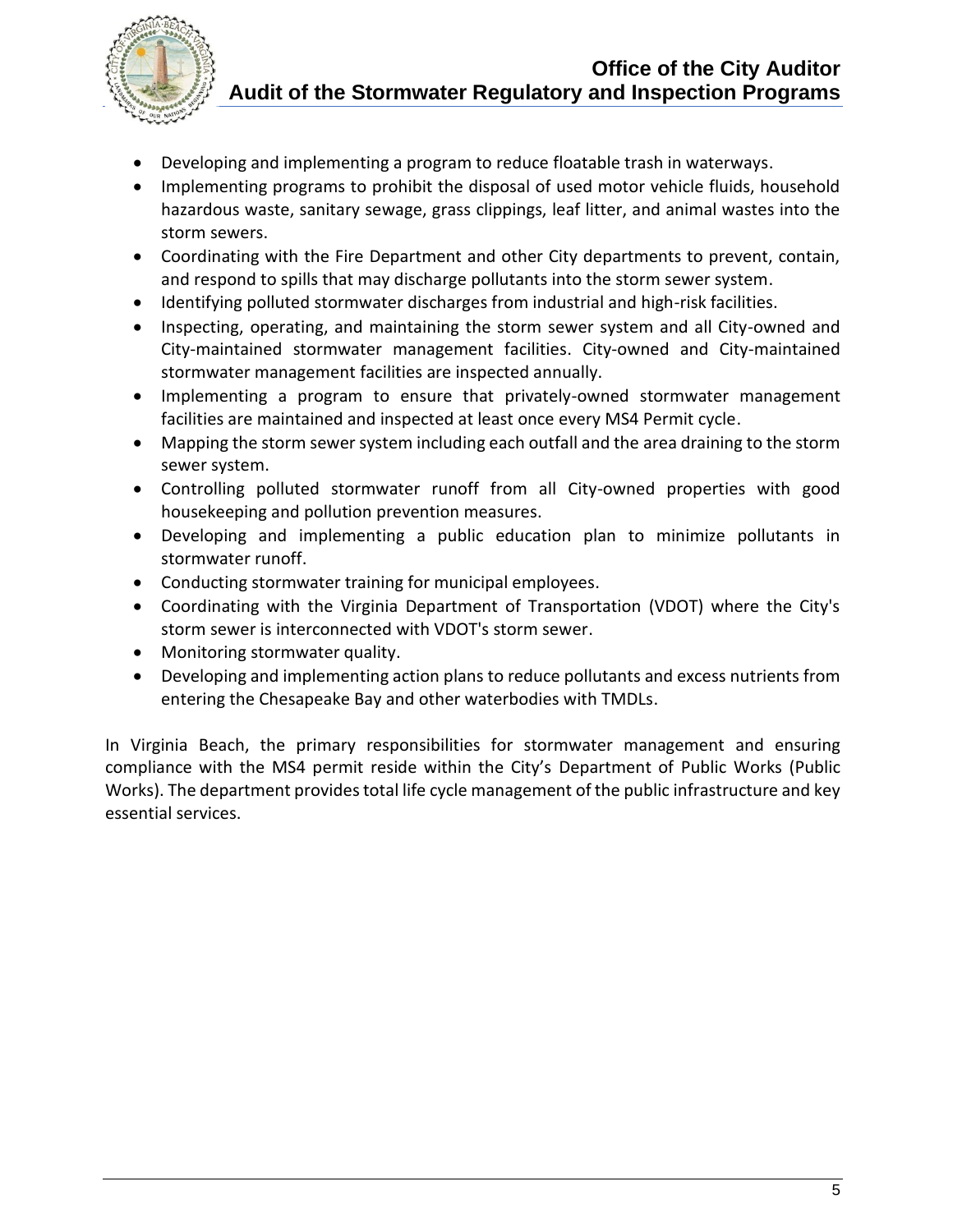



Within Public Works, stormwater management responsibilities are distributed between the Operations and Engineering Divisions. The Engineering Division houses Stormwater Regulatory Compliance and Stormwater Engineering. The Environmental Inspections and Spill Response Bureau resides within the Operations Division. Operations is also responsible for maintaining the City's stormwater infrastructure.

This audit primarily focused on the following two requirements under MS4 Permit as they relate to stormwater management facilities (or structural BMPs):

- Inspecting, operating, and maintaining the storm sewer system and all City-owned and City-maintained stormwater management facilities. City-owned and City-maintained stormwater management facilities are inspected annually.
- Implementing a program to ensure that privately-owned stormwater management facilities are maintained and inspected at least once every MS4 Permit cycle.

These requirements are managed by the Environmental Inspections and Spill Response Bureau and Stormwater Regulatory Compliance.

## **Environmental Inspections and Spill Response**

Currently, Environmental Inspections and Spill Response (Inspections) includes one (1) Inspection Supervisor and seven (7) full-time Inspectors. Their responsibilities include, but are not limited to, annual inspections of all City-owned and privately-owned / City-maintained BMPs as well as inspections of privately owned SWMFs at least once every five-year MS4 Permit cycle.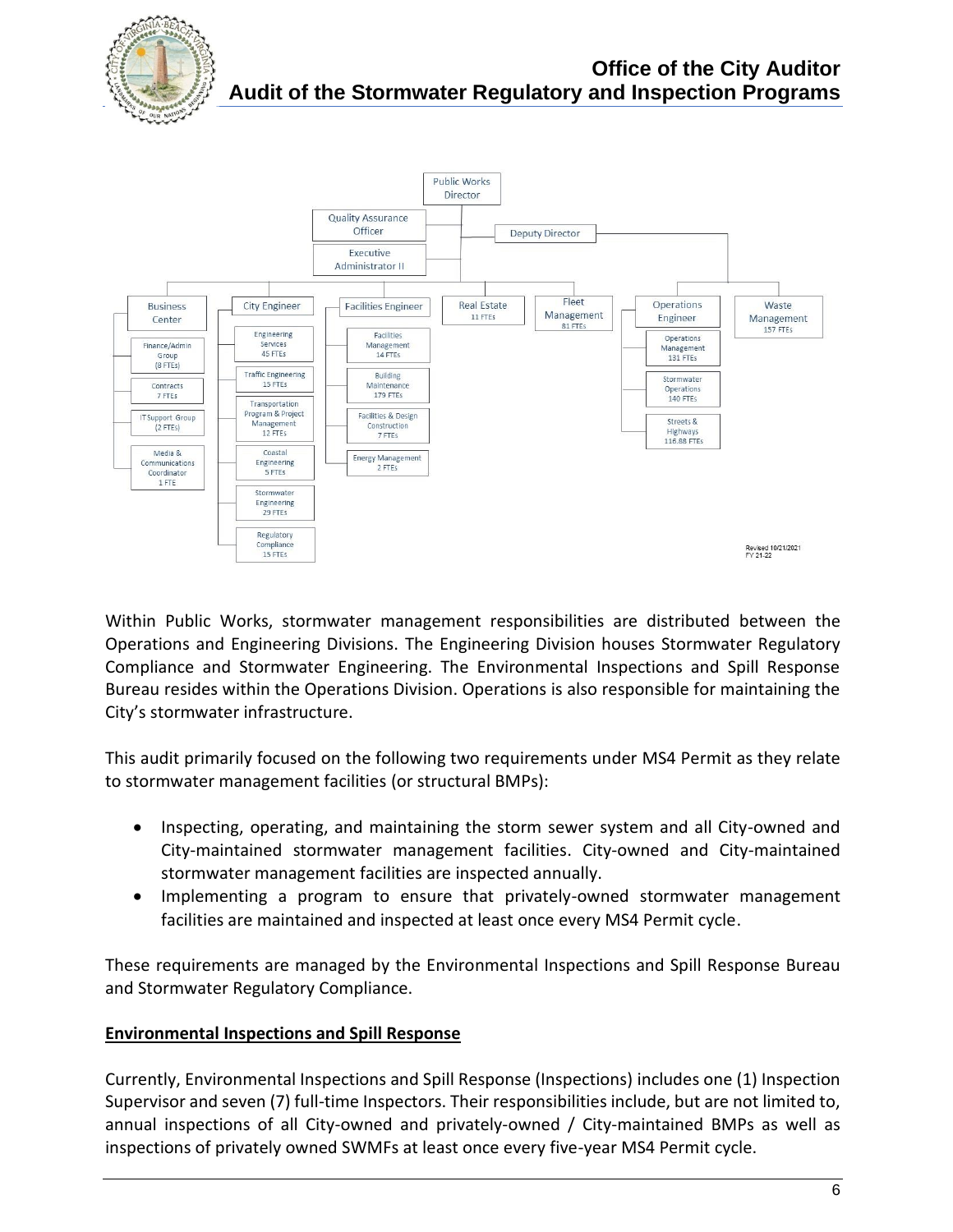

As of June 30, 2021, there were 744 City-owned and 859 privately-owned / City-maintained SWMFs that are inspected annually. There are also 1,257 privately-owned SWMFs. The inspectors also perform inspections of all newly built SWMFs called "as-builts" before they go into the MS4 permit inspection cycle. The inspection process is depicted in Exhibit 1, below.



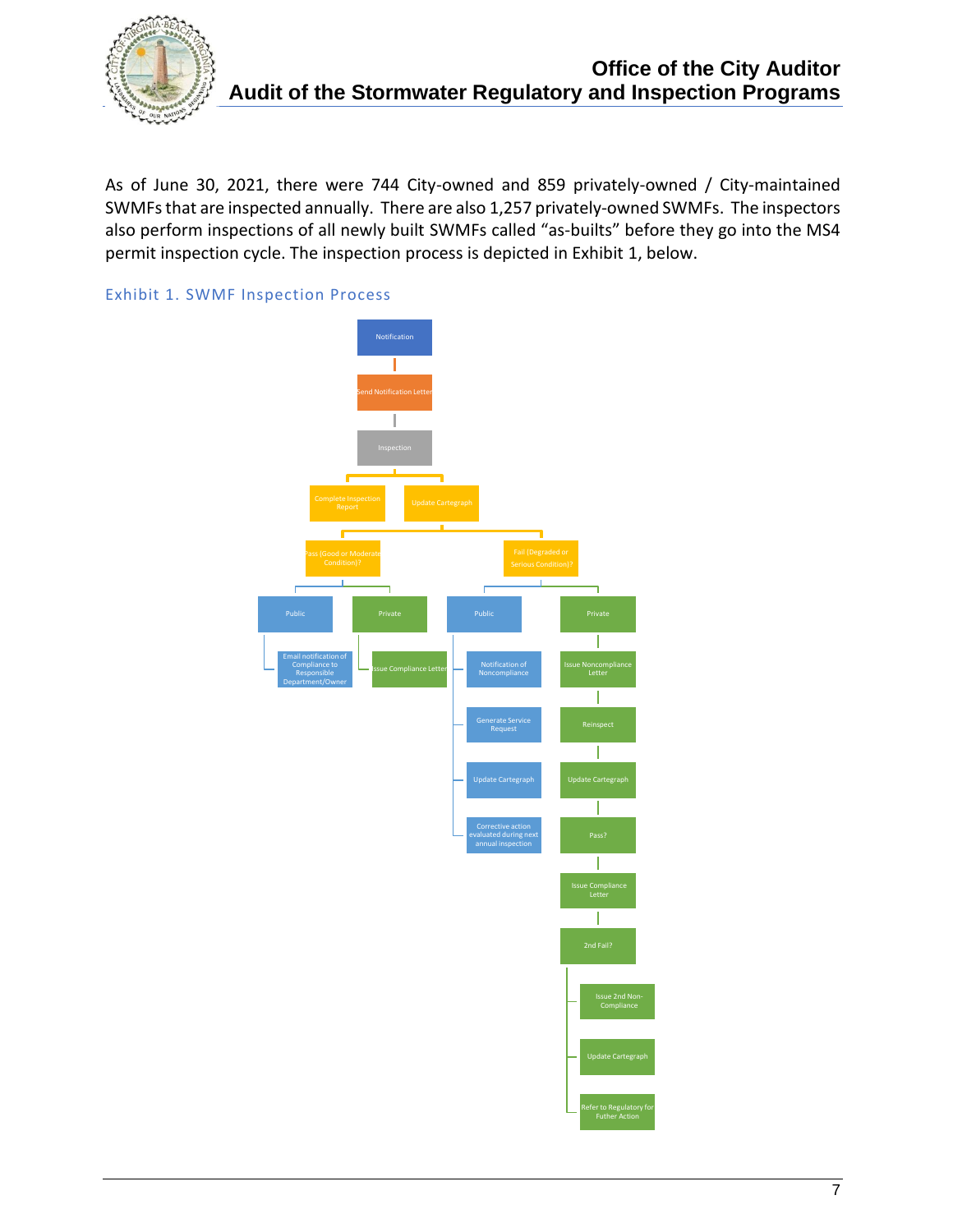

**NOTE**: Publicly-owned and Privately-owned/City-maintained SWMFs are not subject to Regulatory action.

In addition to performing inspections, inspectors are also responsible for responding to spills, reviewing BMP plans under design, performing acceptance inspections on new BMPs added to the system, preparing detailed inspection reports, researching historical inspection data to fulfill information requests, attending the permit mandated training to maintain their certifications, and various other tasks.

## **Stormwater Regulatory Compliance**

Stormwater Regulatory Compliance (Regulatory) is primarily responsible for ensuring the City's compliance with the MS4 Permit which includes initiating regulatory action against owners of private SWMFs that fail inspection and have not made the needed repairs. They are also responsible for the development, implementation, management and/or oversight of the other MS4 Permit programs.

When a privately-owned SWMF fails and the owner has not taken corrective action to restore the SWMF to full functionality, Inspections forwards the information to the Regulatory Unit for further action. Upon receipt of a referral, Regulatory logs the information and schedules a regulatory inspection. The regulatory inspector assessesthe condition of the SWMF, and if it is still in a failed status, they contact the owner of record. If the owner of record does not make the repairs needed in a timely manner, the case is forwarded to the City Attorney for legal action which may include fines.

The City's stormwater management activities are funded by both the General Fund and the Stormwater Management Utility. The FY 2021 Stormwater Management Operations and Maintenance budget was \$60,819,773. In addition, the City's Capital Improvement Program (CIP) for Stormwater for FY 2021 included \$62,790,313 for stormwater projects. The CIP projects include improvements to address water quality, flood control, and infrastructure operations and maintenance. Capital projects are major expenditures for renewal and replacement of existing infrastructure or for construction of new infrastructure. The total combined budget for FY 2021 was \$123,610,086.

In January 2021, Public Works implemented Cartegraph, a new operations management application. Cartegraph is a cloud-based, strategic operations management application used for asset management, infrastructure maintenance, work scheduling, resource management and reporting. Cartegraph replaced the Infor system (Hansen) and provides the Inspections and management a more powerful, user-friendly system to help manage the MS4 permit and inspections.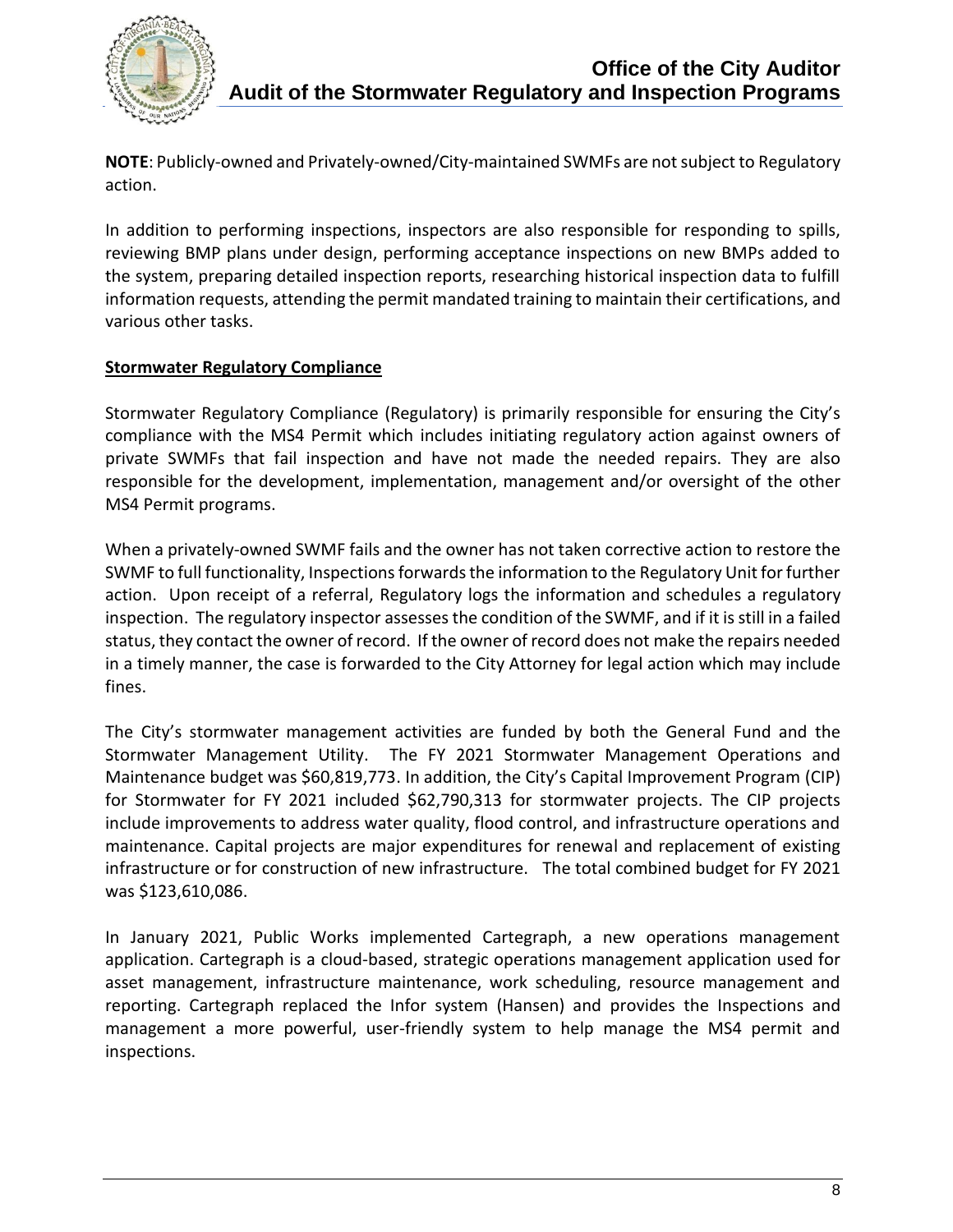

## **Results**

## **Finding 1: Completeness and Accuracy of Inspection and SWMF Asset Data can be Enhanced**

We performed analysis and tests designed to determine the completeness and accuracy of the Stormwater Maintenance Facility (SWMF) inspection and asset data maintained within Cartegraph<sup>1</sup>. Cartegraph is a cloud-based, strategic operations management application used for asset management, infrastructure maintenance, work scheduling, resource management and reporting.

The Department of Public Works oversees a comprehensive program to control potential stormwater pollution that can flow directly into our local waterways from the City's municipal separate storm sewer system (MS4). The City is regulated under a stormwater permit issued by the Virginia Department of Environmental Quality which allows the City to discharge stormwater from its MS4 system directly into local waterways.

Under this permit, the City must implement a series of programs intended to reduce pollutants entering the MS4 and thereby protecting (and improving) the water quality in the City's waterways including a program to ensure that both public and privately-owned stormwater management facilities are maintained and inspected regularly.

public and private SWMFs in accordance with the requirements of the City's MS4 permit and the established MS4 Program Plan. The City's has procedures<sup>2</sup> to ensure that the required maintenance is completed for privately maintained SWMFs. The process includes a series of inspections and notifications to property owners to perform maintenance followed by legal action, completed during the five-year MS4 permit period.if necessary. Staff perform follow-up



SOURCE: Combined Infor (Hansen) and Cartegraph extracts of SWMF inspections

investigations and notifications to work towards resolution of maintenance issues. Exhibit 2, depicts inspections performed by permit year.

<sup>1</sup> Public Works implemented Cartegraph in January 2021. Prior to Cartegraph, Public Works used Infor (Hansen) to schedule and track SWMF inspections.

<sup>&</sup>lt;sup>2</sup> See Appendix D: Stormwater Management Facility Inspection and Maintenance Guidance of the City's MS4 Program [Plan](https://www.vbgov.com/government/departments/public-works/surface-water-regulation/Documents/Plans/MS4ProgramPlan.pdf)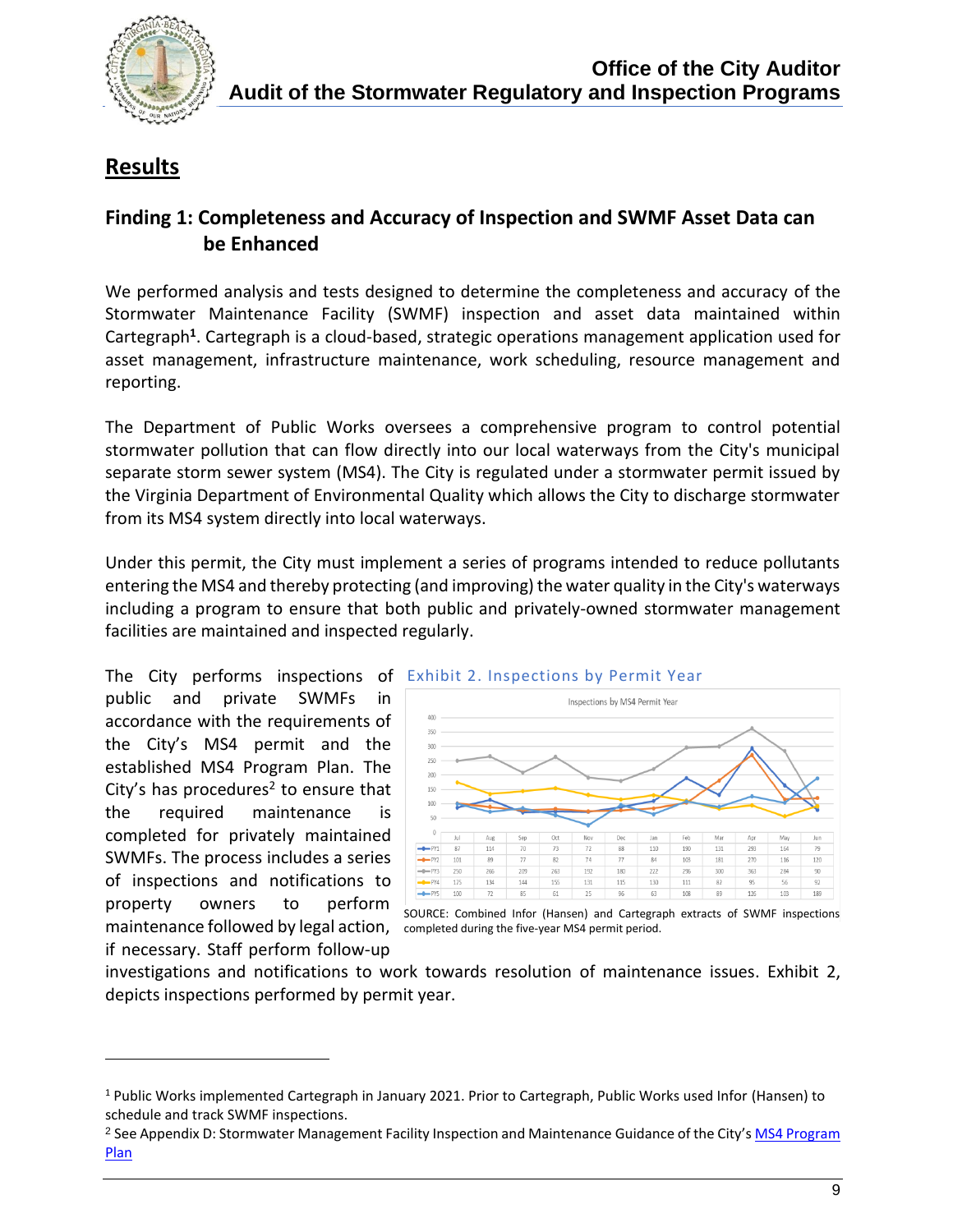

We reviewed data related to the 8,297 inspections completed during the five-year permit period ended June 30, 2021. Table 1, below, provides the results of our tests of data completeness.

|                                        |                       |                          | Number of<br><b>Related</b> |
|----------------------------------------|-----------------------|--------------------------|-----------------------------|
| <b>Exception Type: Inspection Data</b> | <b>Infor (Hansen)</b> | <b>Cartegraph</b>        | <b>Assets</b>               |
| Assignment=Blank                       | 120                   |                          | 120                         |
| Employee=Blank                         | 120                   | $\overline{\phantom{0}}$ | 120                         |
| Task ID= Blank                         |                       |                          |                             |
| Activity=Blank                         |                       |                          |                             |
| Asset ID=Blank                         | 5                     |                          | 5                           |
| <b>Asset Description=Blank</b>         | 5                     |                          | 5                           |
| Asset Type=Blank                       | 32                    |                          | 28                          |
| Ownership=Blank                        | 8                     |                          | 6                           |
| Latest Results=Blank                   | 83                    | 48                       | 127.                        |

#### Table 1. Schedule of Completeness Exceptions: Inspection Data

Missing inspection data impacts monitoring and reporting capabilities and the City's ability to ensure compliance with the MS4 permit requirements.

We reviewed data related to the 3,378 active SWMF asset (including as-builts) records in Cartegraph as of June 30, 2021. Exhibit 3, shows the number of the assets by type.



### Exhibit 3. Number of SWMFs by Type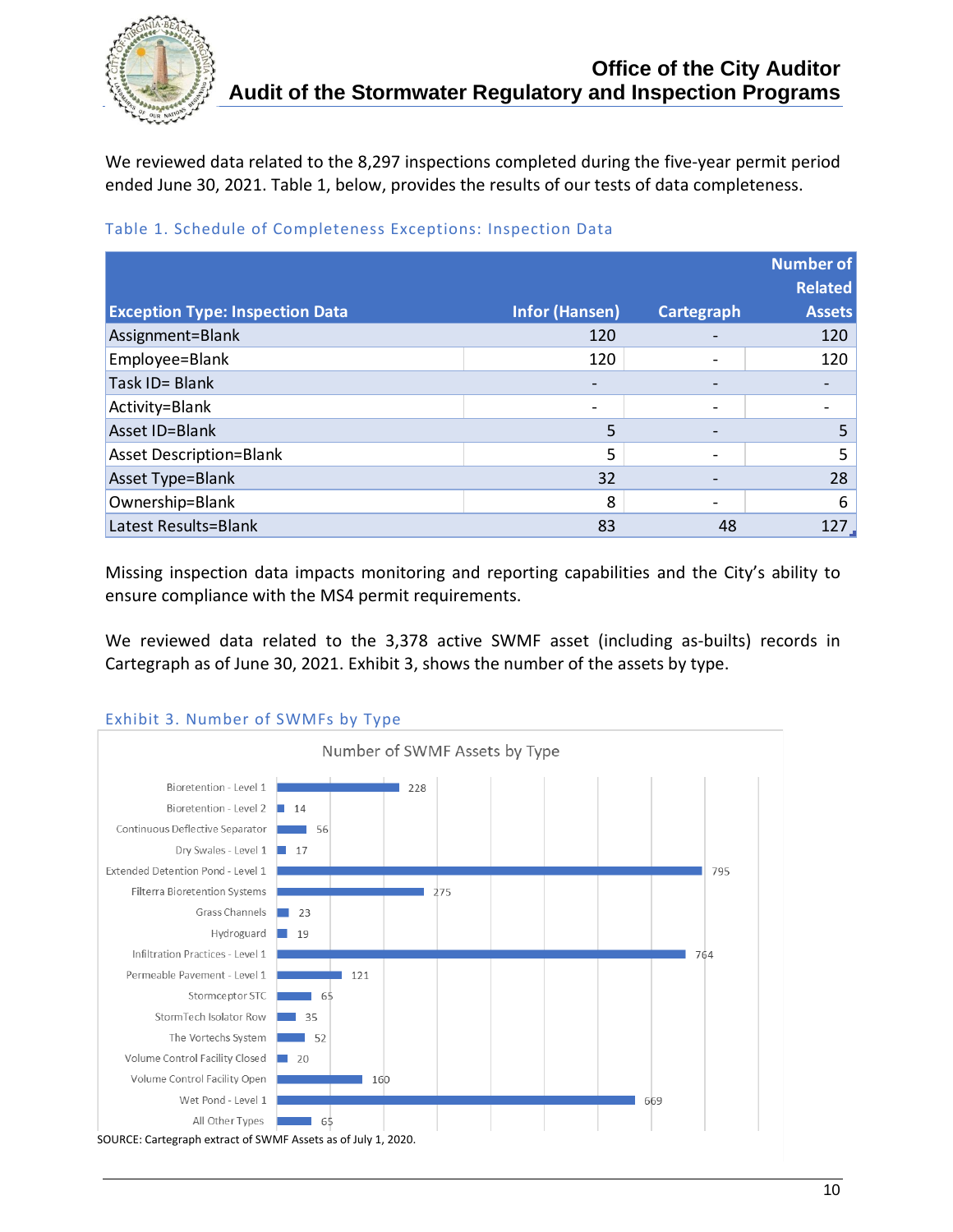

The results of our tests of completeness of the asset data are depicted in Table 2, below.

|  |  | Table 2. Schedule of Completeness Exceptions: Asset Data |
|--|--|----------------------------------------------------------|
|--|--|----------------------------------------------------------|

| <b>Exception Type</b>                      | <b>Number of Assets</b> |
|--------------------------------------------|-------------------------|
| Acceptance Date=Blank (not As-Built Asset) |                         |
| <b>Asset Description=Blank</b>             | 39                      |
| Location Description=Blank                 | 358                     |
| Owner Address=Blank                        | 679                     |
| Owner Name=Blank                           | 262                     |
| Watershed=Blank                            | 117                     |
| Watershed Number=Blank                     | 394.                    |

The City maintains its stormwater infrastructure and SWMF asset inventory in a GIS database. Asset data within Cartegraph is derived from the GIS database. Assets are added, removed and/or updated continuously based on as-built and record drawings, information from surveys associated with infrastructure construction projects, stormwater master plans, inspection results, and MS4 outfall updates.

Missing and/or incomplete asset data impacts the City's ability to properly track and maintain assets, schedule, and perform inspections, as well as ensure accurate reporting.

### **Recommendations:**

To enhance the completeness and accuracy of information related to SWMF inspections, management should:

- **1.0.** Explore system and field configuration options to require data input and/or tests of data validity.
- **1.1.** Design and develop exception-based reports and/or queries to identify potential data omissions and/or entry errors.
- **1.2.** Include data accuracy and completeness of key data fields in the inspection review process.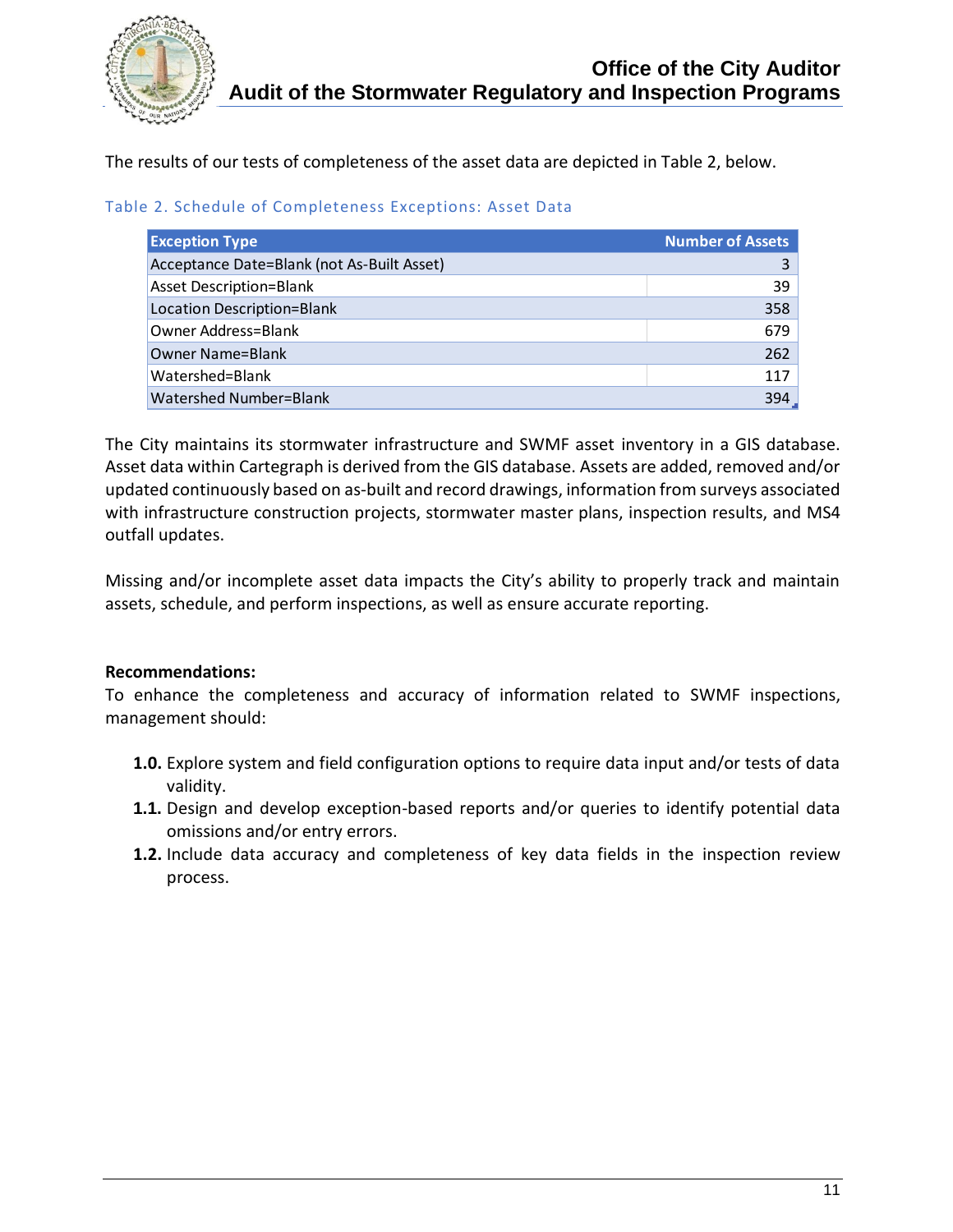

## **Finding 2: BMP Inspection Procedures can be Enhanced**

According to the MS4 Permit and City processes 100% of BMPs that are City-owned or privatelyowned but maintained by the City will be inspected annually. In addition, privately-owned BMPs are to be inspected once every MS4 Permit Year (PY) or 20% per year. Exhibit 4, below, is a summary of the latest results for active assets included in the data extract.



#### Exhibit 4. Latest Inspection Results – Active Assets

SOURCE: Combined Infor (Hansen) and Cartegraph extracts of SWMF inspections completed during the five-year MS4 permit period.

We selected a sample of SWMFs with failed inspections based on the latest inspections results and reviewed for the following:

- Inspection reports are available in Infor (Hansen) or Cartegraph as required.
- Privately-owned re-inspections and/or follow-up inspections are scheduled and completed in a timely manner.
- Privately-owned SWMFs are repaired or sent to the Regulatory Unit for further action.

Tables 3 and 4, below, provide a summary of the population and sample sizes selected and the exceptions noted, respectively.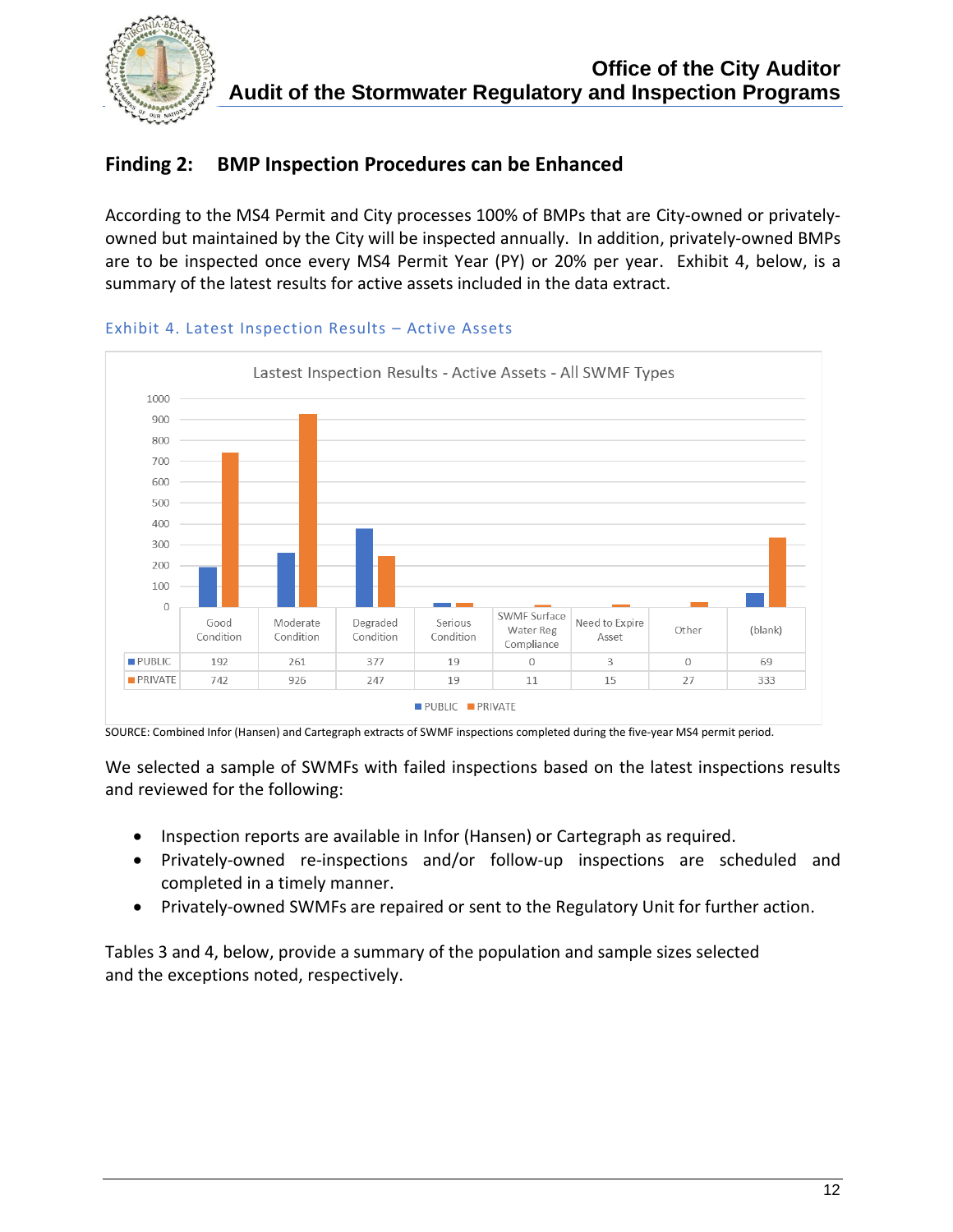

## Table 3. Summary of Population and Sample Size

| <b>Latest Inspection Result</b>                                                | <b>Serious</b><br><b>Condition</b> | <b>Degraded</b><br><b>Condition</b> | Regulatory* |  |
|--------------------------------------------------------------------------------|------------------------------------|-------------------------------------|-------------|--|
| Population                                                                     | 38                                 | 624                                 |             |  |
| <b>Ownership Public/Private</b>                                                | 19/19                              | 377/247                             | 0/11        |  |
| <b>Audit Sample Size</b>                                                       | 38                                 | 30                                  | 11          |  |
| Sample Type                                                                    | 100%                               | Randomly Selected                   | 100%        |  |
| *Regulatory=Stormwater Management Facility Surface Water Regulatory Compliance |                                    |                                     |             |  |

Table 4. Summary of Exceptions

|                                                                                | <b>Serious</b>   | <b>Degraded</b>  |             | Total             |
|--------------------------------------------------------------------------------|------------------|------------------|-------------|-------------------|
| <b>Latest Inspection Result</b>                                                | <b>Condition</b> | <b>Condition</b> | Regulatory* | <b>Exceptions</b> |
| Inspection Report not Attached                                                 |                  |                  |             |                   |
| Reinspection not Scheduled                                                     |                  |                  |             | 12                |
| Not Sent to Regulatory                                                         |                  |                  | 9           | 18                |
| *Regulatory=Stormwater Management Facility Surface Water Regulatory Compliance |                  |                  |             |                   |

We also noted that there were six SWMFs assets (5 private and 1 public) in the Cartegraph asset inventory where we did not see any evidence that these assets were inspected during the fiveyear MS4 permit cycle. Implementing the following recommendations will help ensure all assets are properly inspected.

### **Recommendation:**

To ensure inspections are performed in accordance with specified policies, we recommend the following:

- **2.0** Develop a formal inspection review process to be performed by the Inspection Supervisor. This should, at a minimum, require a percentage of inspections to be reviewed for completeness on a regular basis. This should also include developing and reviewing exception reports, Cartegraph dashboard reports, and other Quality Control procedures to ensure:
	- All assets that require an inspection are inspected in accordance to required timeframes.
	- All data and forms including the inspection reports are included in Cartegraph.
	- Inspection and Re-Inspections are accurately scheduled and completed in a timely manner.
	- SWMFs in a failed status are repaired timely and do not simply get rescheduled for the next inspection cycle. The process should include creating work orders for the newly created maintenance team.
	- All open work orders are properly tracked until corrective action is taken.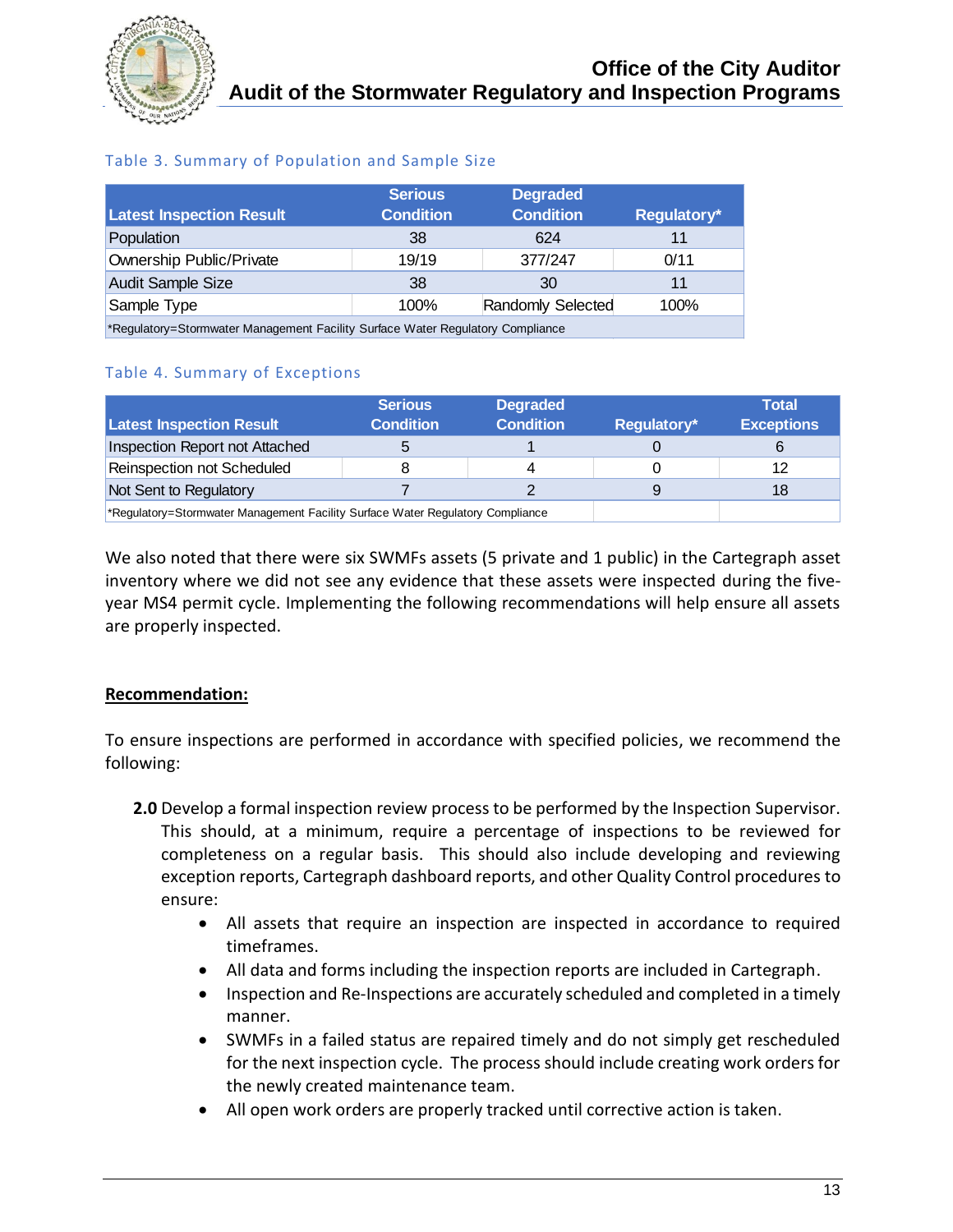

## **Finding 3: Corrective Action for BMP Assets with a Serious or Degraded Inspection Condition are not Performed Timely**

Exhibit 5, below is the aging status of latest BMP inspection results as of June 30, 2021. For the 35 assets with a result of *Serious* **Condition** (immediate need for repair or replacement) the length of time they have been in this status is shown below:



## Exhibit 5. Serious Condition

### There are:

- 21 assets in serious condition for *over* 12 months.
- 16 of the 21 assets have been in serious condition for *over* 24 months. These assets are under review to determine appropriate follow up action.
- Of the 19 public assets, the required maintenance and/or repairs have been scheduled for eight.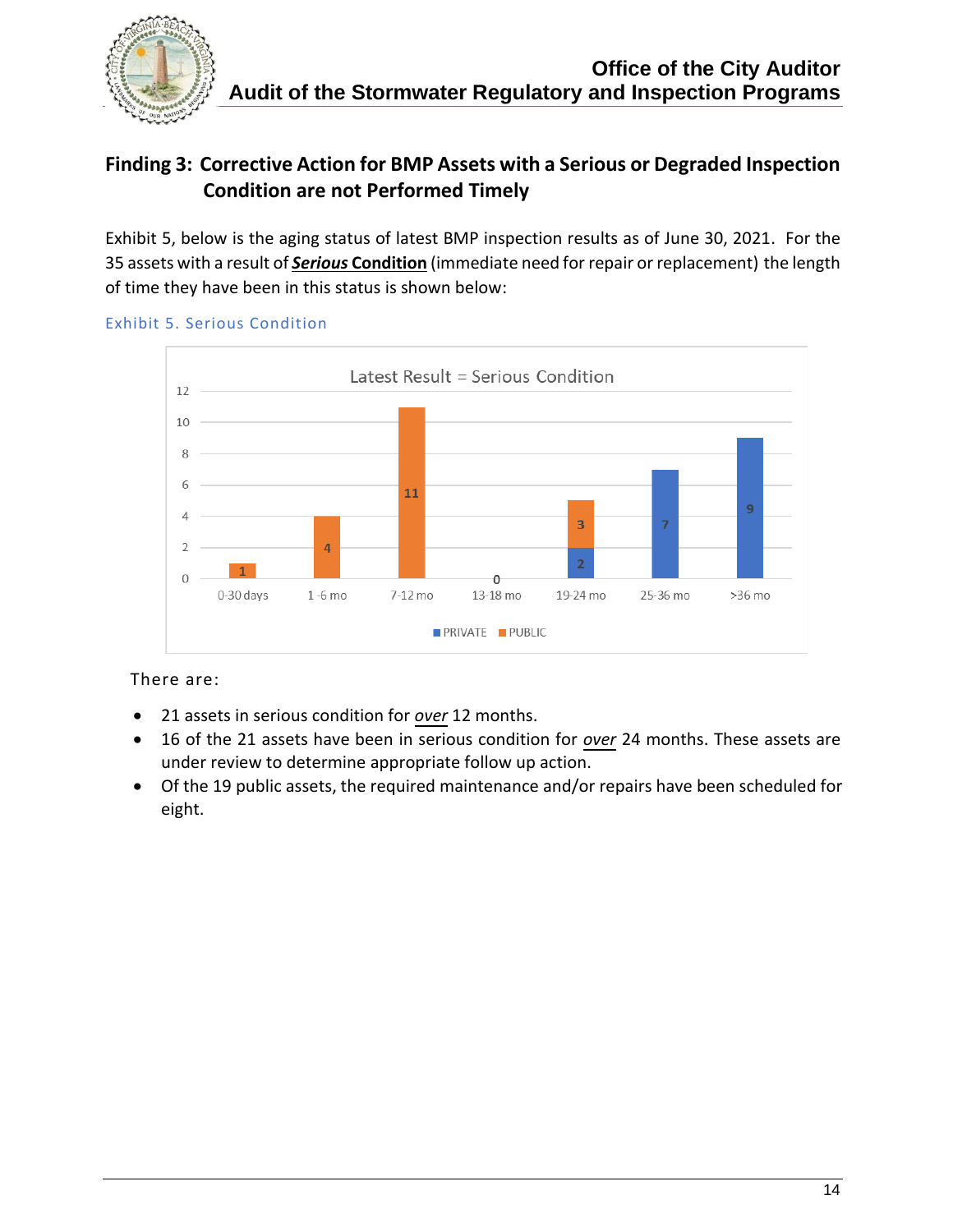

The aging status of latest BMP inspection results as of June 30, 2021 for the 522 assets with an inspection result of *Degraded* **Condition** (poorly maintained; routine maintenance recommended, and repairs needed) is shown below in Exhibit 6:



#### Exhibit 6. Degraded Conditions

### There are:

- 234 assets in degraded condition for *over* 12 months.
- 161 assets have been in a degraded condition for *over* 24 months.

**Note:** To address the backlog and ensure continued compliance with the MS4 permit, a dedicated Stormwater facilities maintenance crew was approved in the FY 2022 Operating Budget. At the time of our audit, the maintenance crew, and the necessary equipment to perform the work was being assembled and work was just getting underway. So far, approximately 50% of the degraded public SWMFs that are the responsibility of Public Works have maintenance scheduled or planned.

### **Recommendations:**

To ensure assets in serious or degraded condition are corrected in a proper and timely manner, we recommend the following:

- **3.0** Review each BMP asset currently in a serious or degraded condition and determine the corrective action that needs to be taken (i.e., send to Regulatory Unit for action, correction of data entry errors, initiate work orders to correct, etc.).
- **3.1** Add a conditions field to the inspection area to track the status of failed assets (i.e., Corrective Action Needed, Work Order Scheduled, Sent to Regulatory, Corrective Action Taken).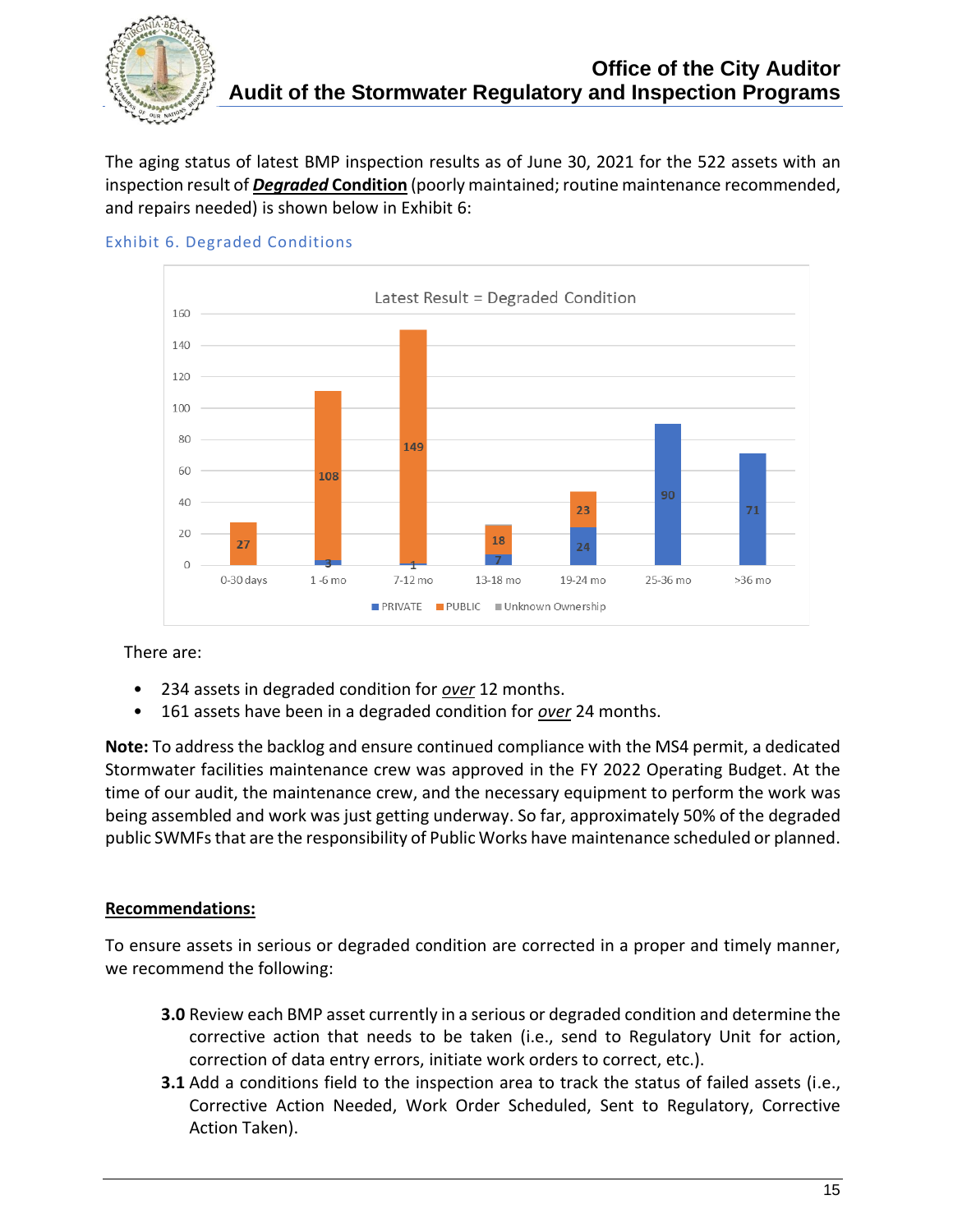

- **3.2** Design and develop dashboard gadgets to identify and monitor SWMF assets in degraded or serious condition and track scheduled corrective action(s).
- **3.3** Quarterly reconcile referred SWMF assets in Cartegraph to the Referrals Received List maintained by Regulatory to ensure the status of all assets are properly accounted for.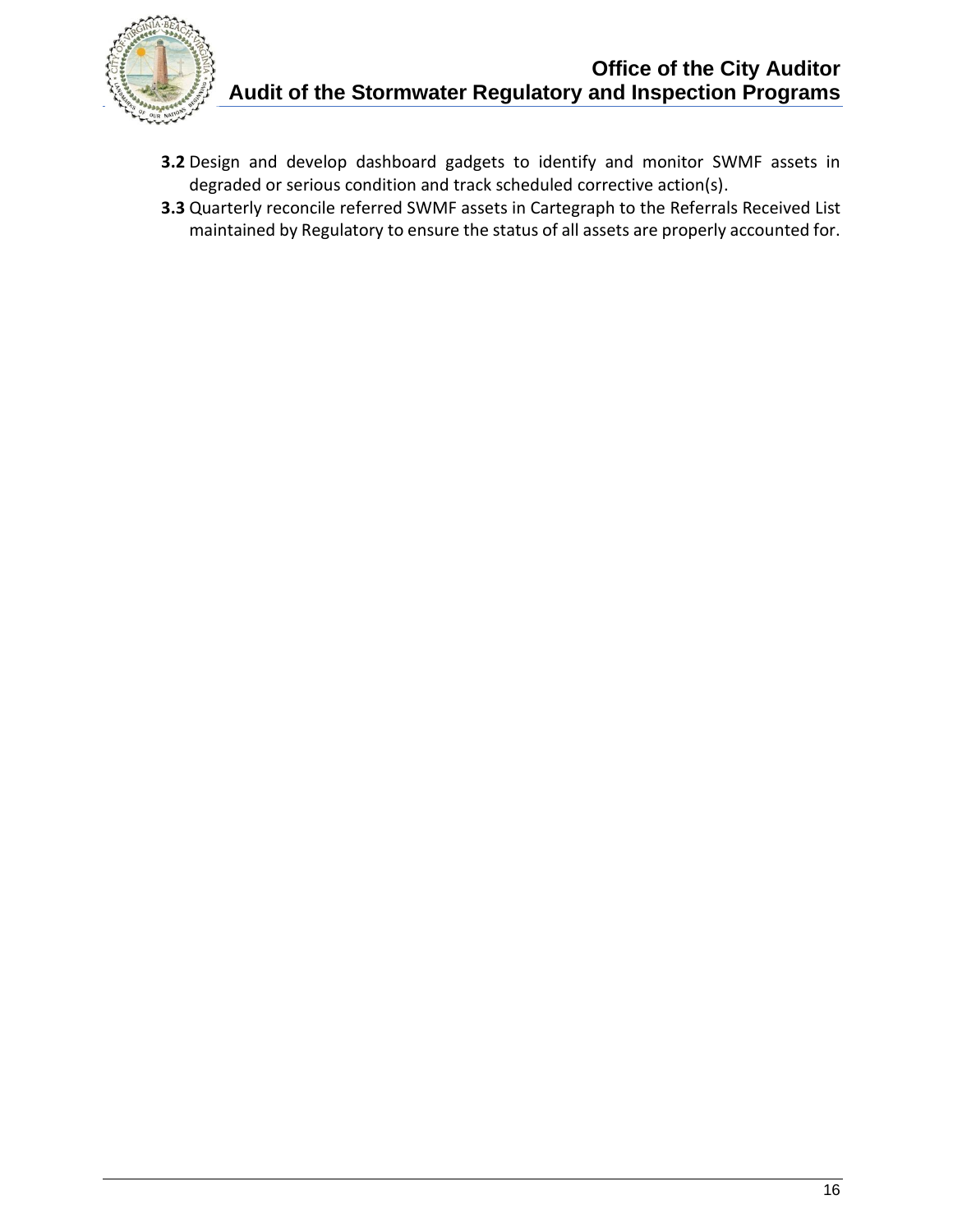

## **Conclusion**

Overall, we determined that the Stormwater Regulatory and Inspection Programs, except where noted, are operating effectively and in accordance with policies set forth by the City.

## **Acknowledgements**

We would like to thank the Department of Public Works for their cooperation and responsiveness to our requests, questions, recommendations, and suggestions during the audit. We would also like to recognize the efforts and due diligence of staff to expediently address the issues noted herein.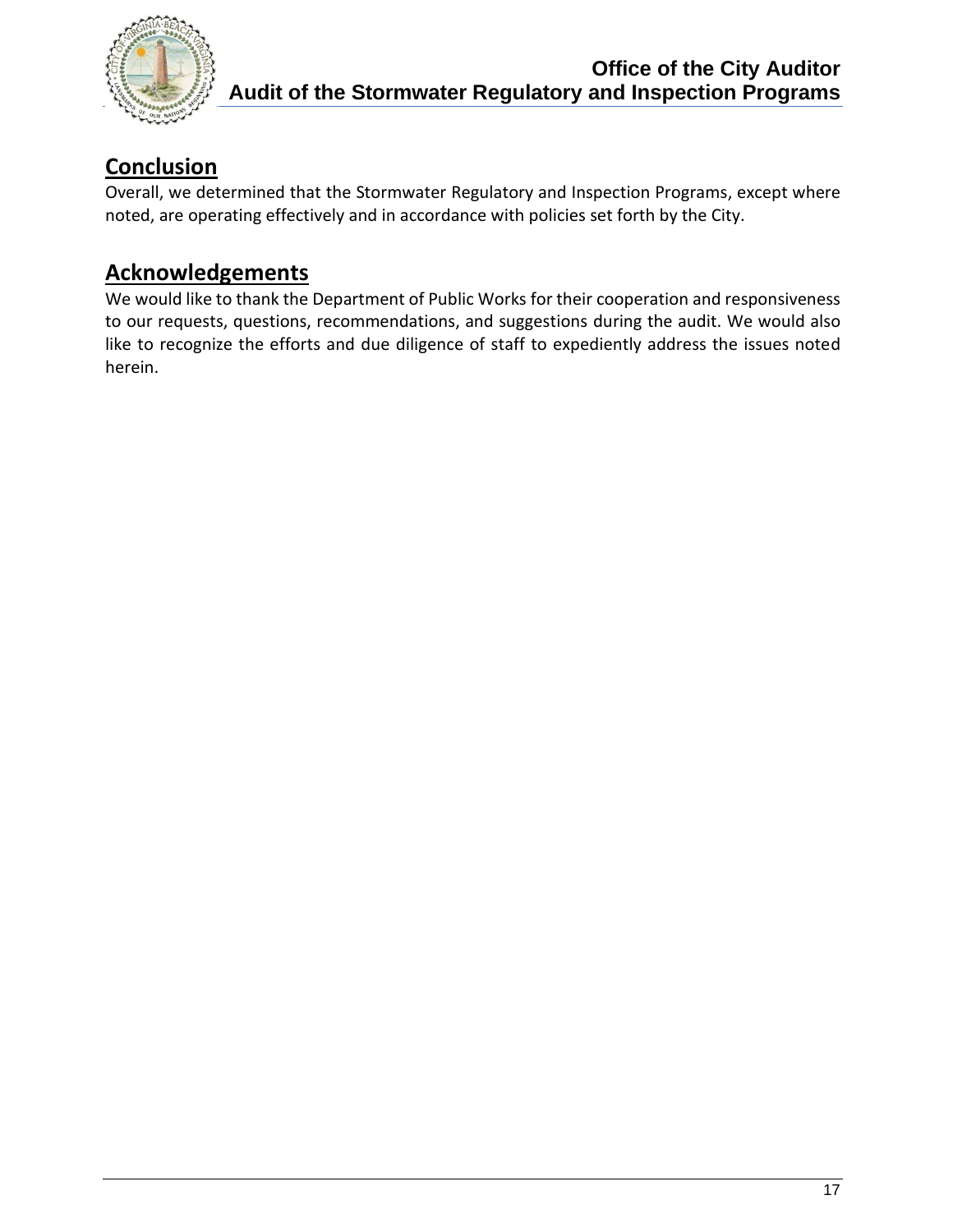

# City of Virginia Beach

PUBLIC WORKS OPERATIONS (757)-385-1470<br>FAX (757) 427-0676

**VBgov.com** 3556 DAM NECK ROAD VIRGINIA BEACH, VA 23453

October 20, 2021

Mr. Lyndon S. Remias, CPA, CIA **City Auditor** 

RE: Public Works Response to - Audit of the Stormwater Regulatory and Inspections Programs, dated October 4, 2021

Dear Mr. Remias:

Thank you for the opportunity to respond to the referenced report. After a review of its content, we've found it to be a detailed and well researched summary of the status of the Stormwater Management Program inspections as viewed through historical database information. Further, the eight improvement recommendations offered by your office are practical and readily implementable, giving us constructive steps to improve the quality of our data in the future.

Inspections staff has begun working with the Asset Management team on the recommendations to fully implement them as soon as possible. Additionally, the Inspection team has been working through the identified historical data issues to address any missing inspections, needed Regulatory referrals, etc. As of the date of this letter the specific status of each recommended action is as follows:

- $1.0.$ Explore system and field configuration options to require data input and/or tests of data validity
	- Asset Management team modified the new Cartegraph database to require a mandatory data entry into key fields before the record can be closed; **COMPLETED**
- Design and develop exception-based reports and/or queries to identify  $1.1.$ potential data omissions and/or entry errors
	- Asset Management team developed dashboards that show records where fields are blank along with inspection completion data; these are being used by the new Inspection Supervisor as part of his QA/QC process; Dashboards & QA/QC workflow - COMPLETED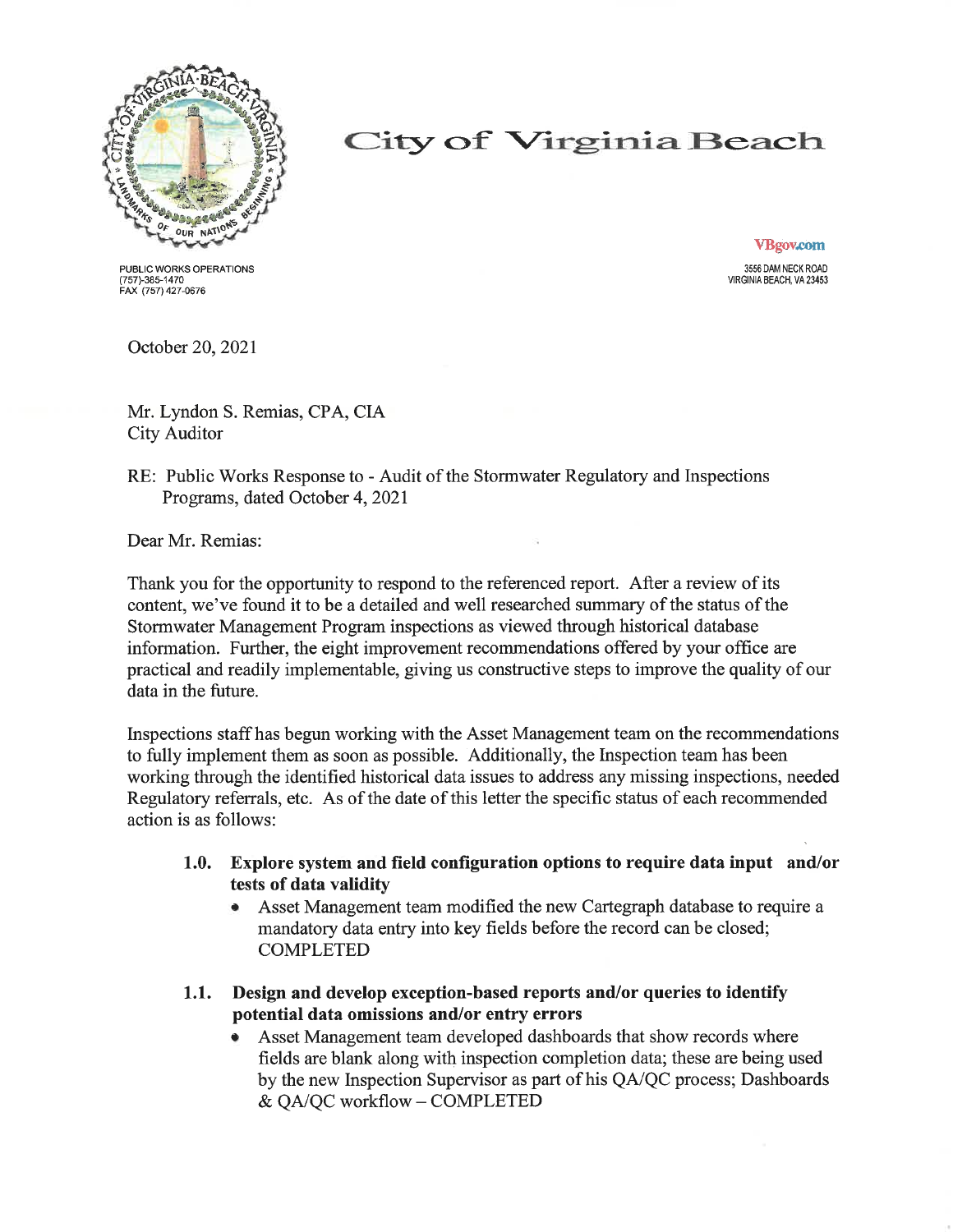Public Works Response to - Audit of the Stormwater Regulatory and Inspections Programs, dated October 4, 2021

October 20, 2021 Page 2

- 1.2. Include data accuracy and completeness of key data fields in the inspection review process
	- New Inspection Supervisor is doing  $QA/QC$  processes utilizing the new dashboards created in Cartegraph in tandem with a regular schedule of inspection report reviews; Data accuracy and completeness is now required before report can be completed; COMPLETED

### 2.0 Develop a formal inspection review process to be performed by the **Inspection Supervisor.**

- New process is now being utilized by the Inspection Supervisor and Inspections Coordinator. All items listed in the audit recommendations are incorporated; COMPLETED & ONGOING:
	- o Timely inspections monitored monthly through dashboards
	- o Inspection documentation in Cartegraph verified monthly through OA/OC process
	- o Proper scheduling of initial and re-inspections verified through dashboard as well as an annual review of upcoming planned inspections
	- o Work Orders created for failed BMPs that are to be addressed by the new maintenance crew - this process has begun and is done on an ongoing basis
	- o Open Work Order tracked to completion will be monitored by Stormwater Maintenance Engineer and Inspections Coordinator utilizing Cartegraph dashboard gadget
- 3.0 Review each BMP asset currently in a serious or degraded condition and determine the corrective action that needs to be taken (i.e., send to Regulatory Unit for action, correction of data entry errors, initiate work orders to correct, etc.).
	- Process is currently underway by the Inspections team; field work is underway but coordination on Cartegraph records issues still to be done; completion within 30 days
- $3.1$ Add a conditions field to the inspection area to track the status of failed assets (i.e., Corrective Action Needed, Work Order Scheduled, Sent to **Regulatory, Corrective Action Taken).** 
	- Asset Management team added an OCI (Overall Condition Index) on each asset that will recalculate overnight and a dashboard gadget to view the data. This will make it easy to view SWMF conditions; QA/QC monitoring monthly; COMPLETED